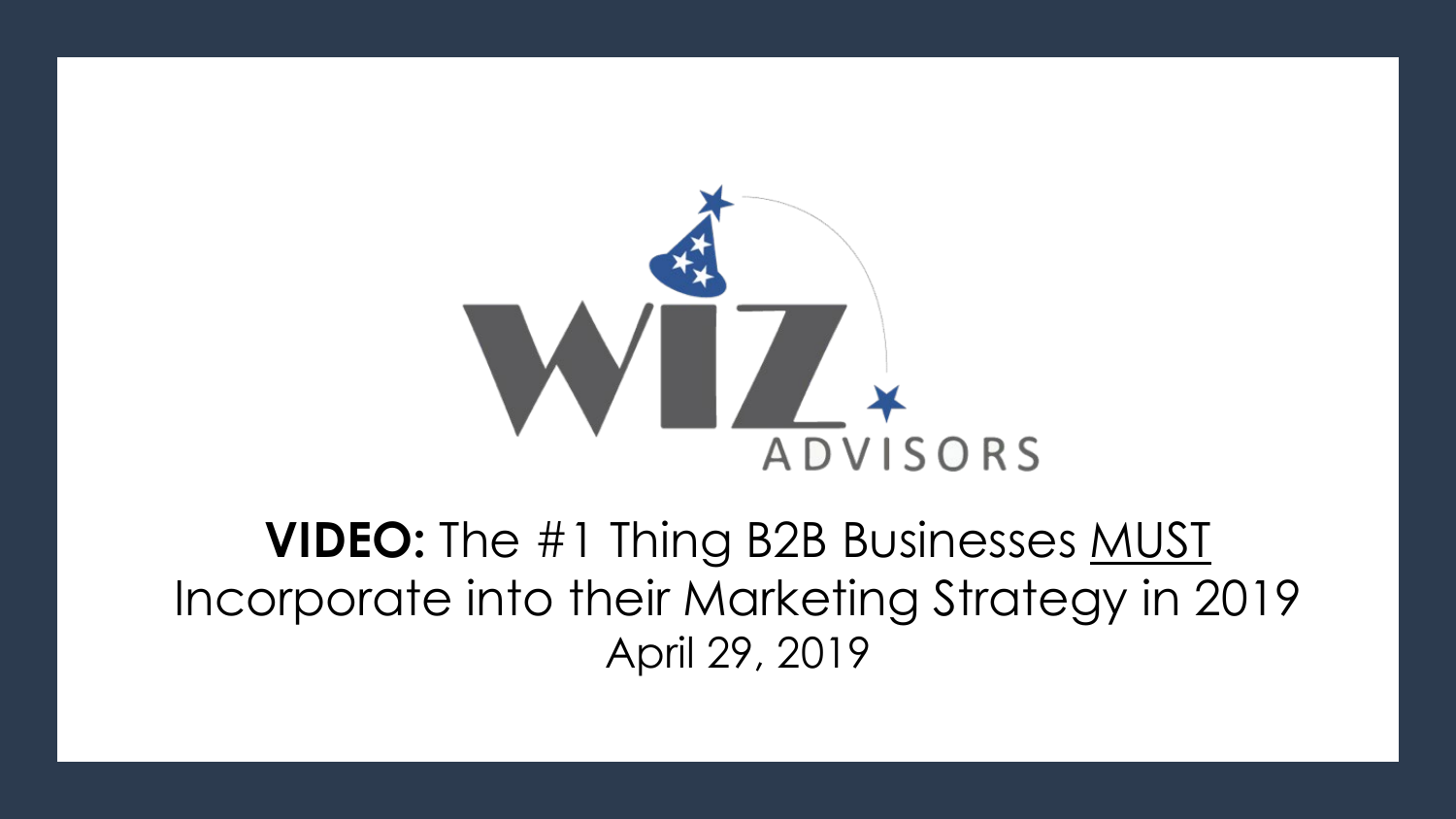#### Table of Contents



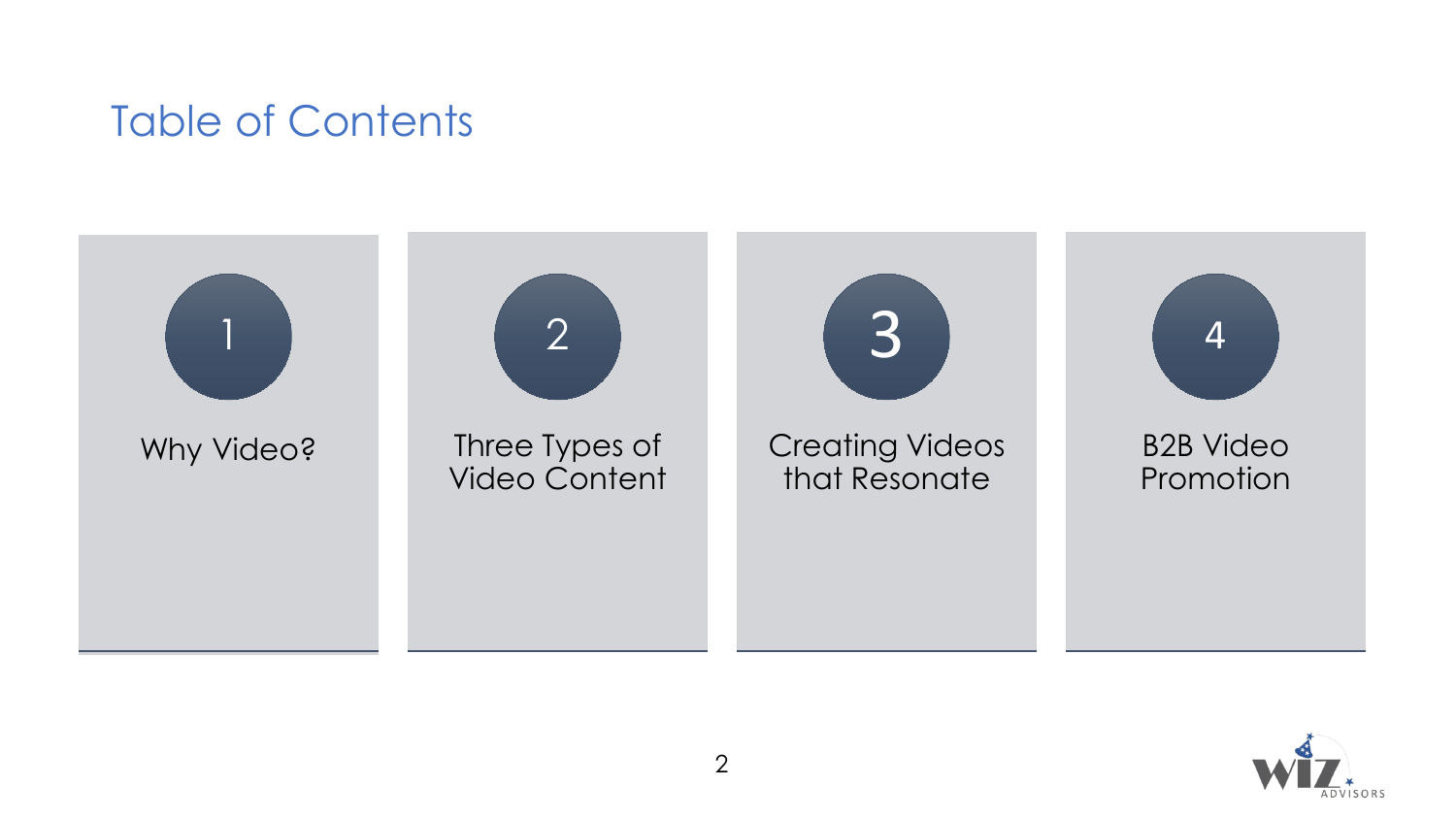### Why video? Here are three solid reasons.

- 1. Video is the bulk of Internet traffic and growing.
	- Video will represent over 80% of Internet traffic by 2022.
	- YouTube has more than 2 billion monthly users (Q4 2018) and the number of channels with more than 1 million subscribers has nearly doubled in the last year.
	- More video content is uploaded in 30 days today, than the major U.S. TV networks created in 30 years.





Source: Cisco VNI Global IP Traffic Forecast, 2017-2022

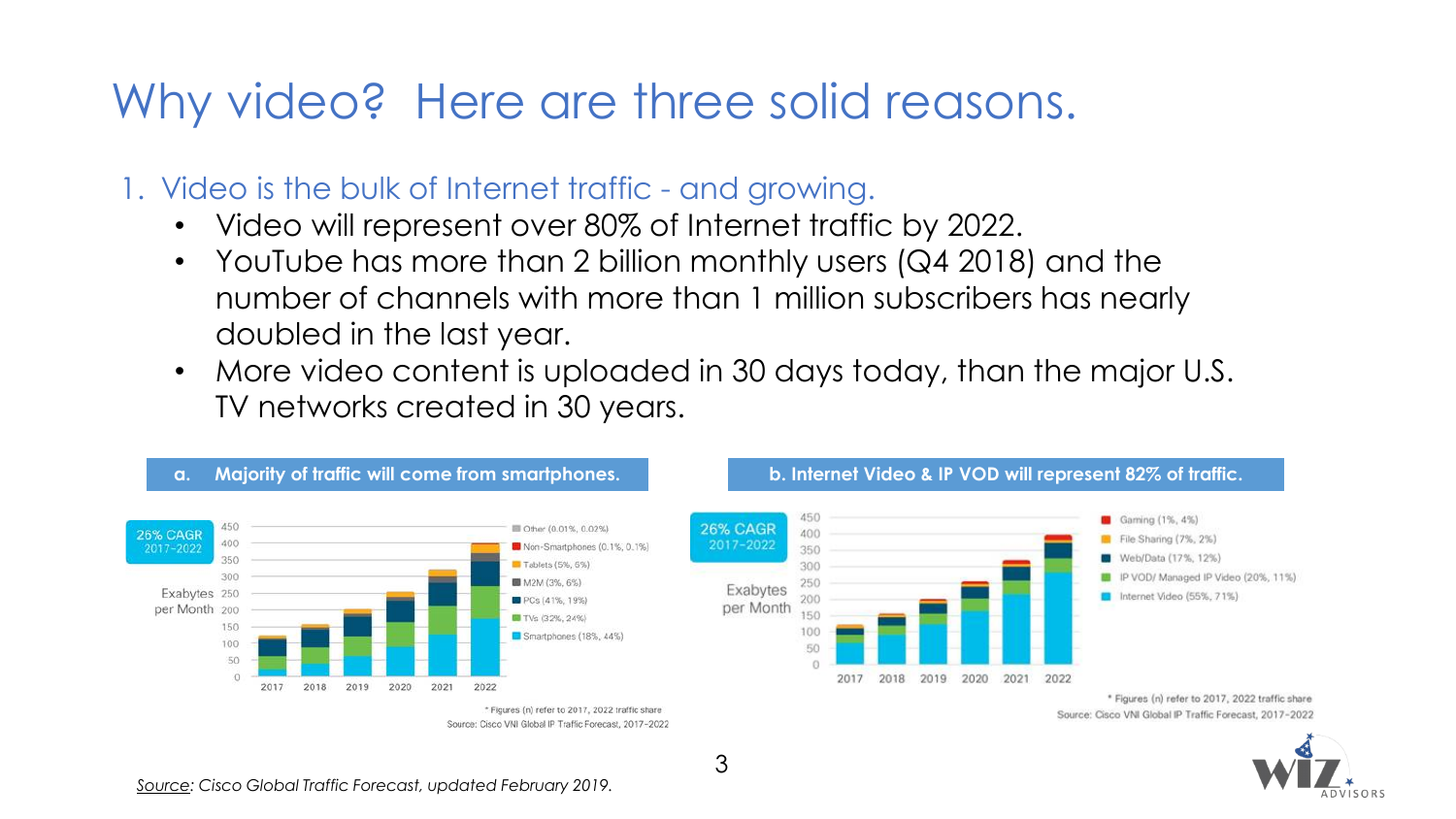# Why video? Here are three solid reasons.

- 2. Video drives brand awareness, lead gen and customer engagement.
	- Video drives a 2-3X (158%) increase in organic traffic from search engines
	- Users spend 88% more time on a website that contains video.
	- Emails with video receive 96% higher CTRs.
	- Views of branded video content increased 258% on Facebook and 99% on YouTube in 2018.
	- Social video generates 1,200% more shares than text and images combined.



*Sources: Hubspot, "16 Video Marketing Statistics to Inform Your 2019 Strategy"; Wordstream Blog, "37 Staggering Video Marketing Statistics for 2019"; Wyzowl, "State of Video Marketing 2019 Survey".* 4

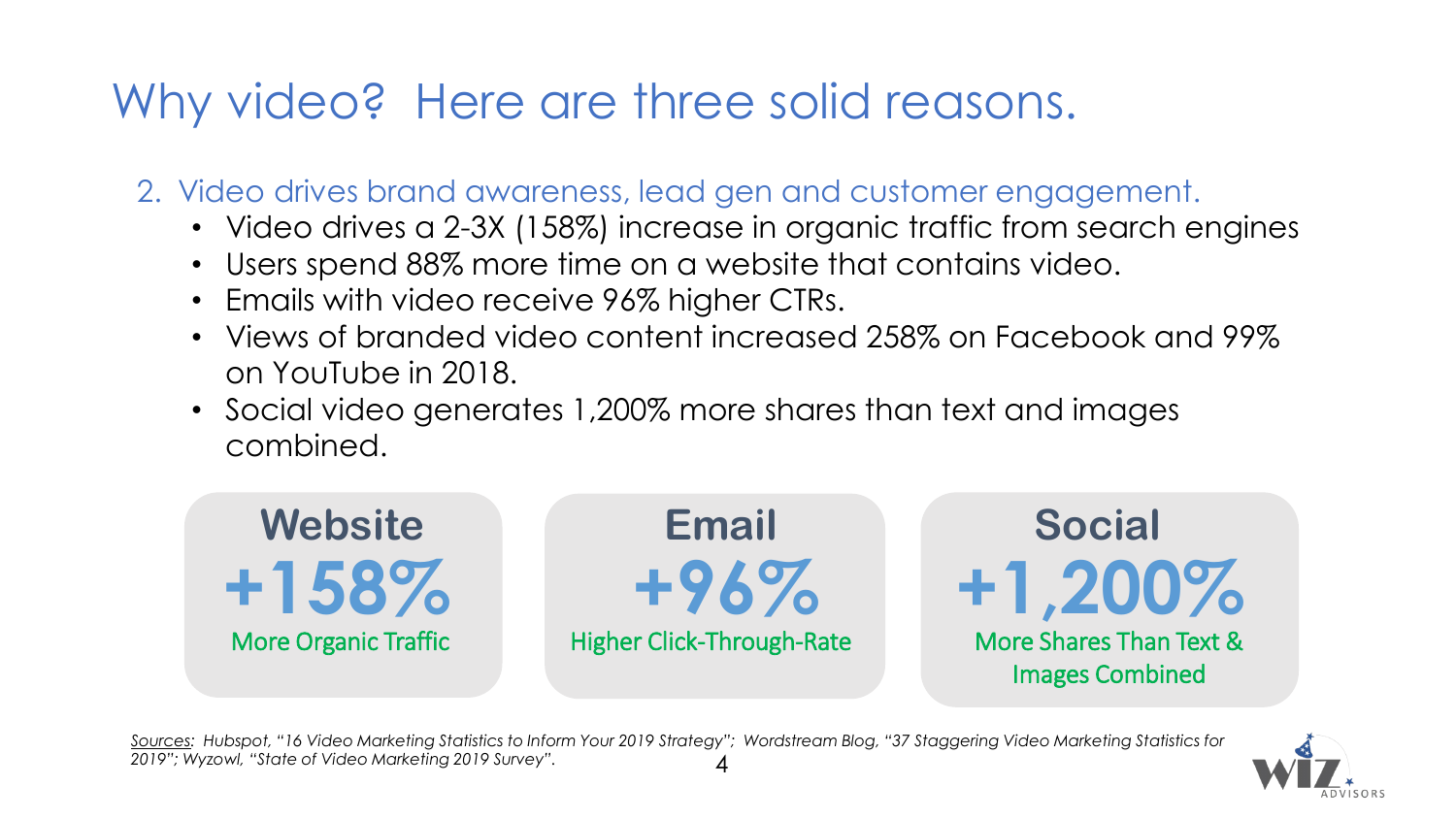# Why video? Here are three solid reasons.

- 3. Customers not only want it, they expect it.
	- 68% of customers prefer to learn about a product or service through video.
	- 91% have watched an explainer video in the past year.
	- 64% of Internet users are more likely to buy a product/service online after watching a video.
	- 87% of customers said they'd like to see more video from brands in 2019.





As a result of these trends, **70%** of marketers plan to use video in 2019, **82%** plan to spend MORE on video, and **50%** plan to incorporate live video (the latest trend on social).

*Sources: Hubspot, "16 Video Marketing Statistics to Inform Your 2019 Strategy"; Wordstream Blog, "37 Staggering Video Marketing Statistics for 2019"; Wyzowl, "State of Video Marketing 2019 Survey".* 5

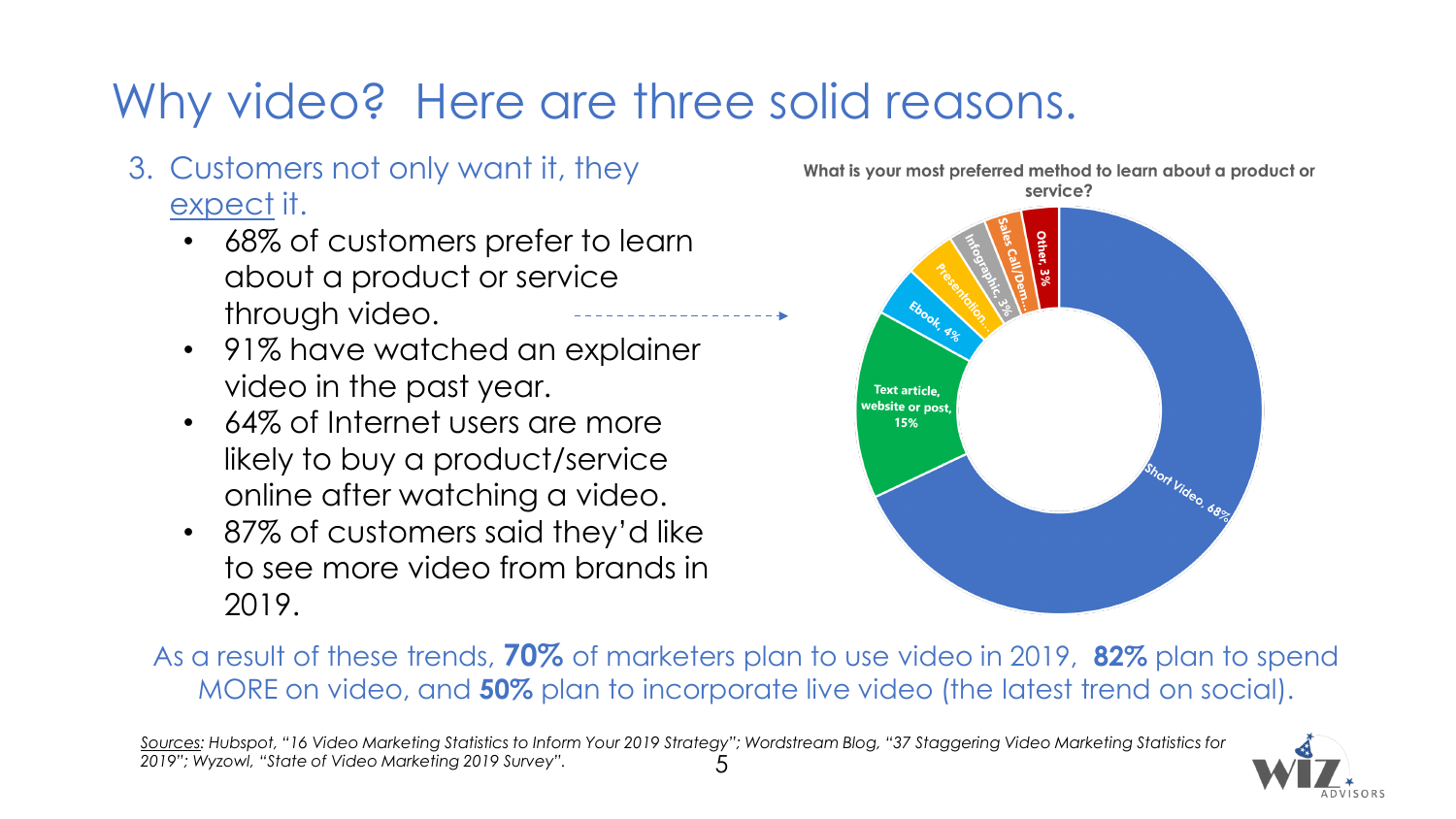# There are three types of video content – what YouTube calls the "Triple H" strategy.

|                                      | <b>Help Videos</b>                                                                          | <b>Hub Videos</b>                                                                                         | <b>Hero Videos</b>                                                                             |
|--------------------------------------|---------------------------------------------------------------------------------------------|-----------------------------------------------------------------------------------------------------------|------------------------------------------------------------------------------------------------|
| <b>What are</b><br>they?             | Content designed to<br>answer questions<br>related to your<br>company or<br>product/service | Content people<br>value and want to<br>receive, designed to<br>build a relationship<br>with your customer | Content that will grab<br>people's attention or<br>"wow" them,<br>campaign-driven,<br>promoted |
| When do<br>you post<br>them?         | Any time                                                                                    | Episodic                                                                                                  | A few times a year                                                                             |
| <b>What are</b><br>some<br>examples? | How-to, Explainer Video,<br>Interview, Testimonial                                          | Video blog (vlog),<br>Webinar, Weekly show<br>O                                                           | Product launch video.<br>brand campaign                                                        |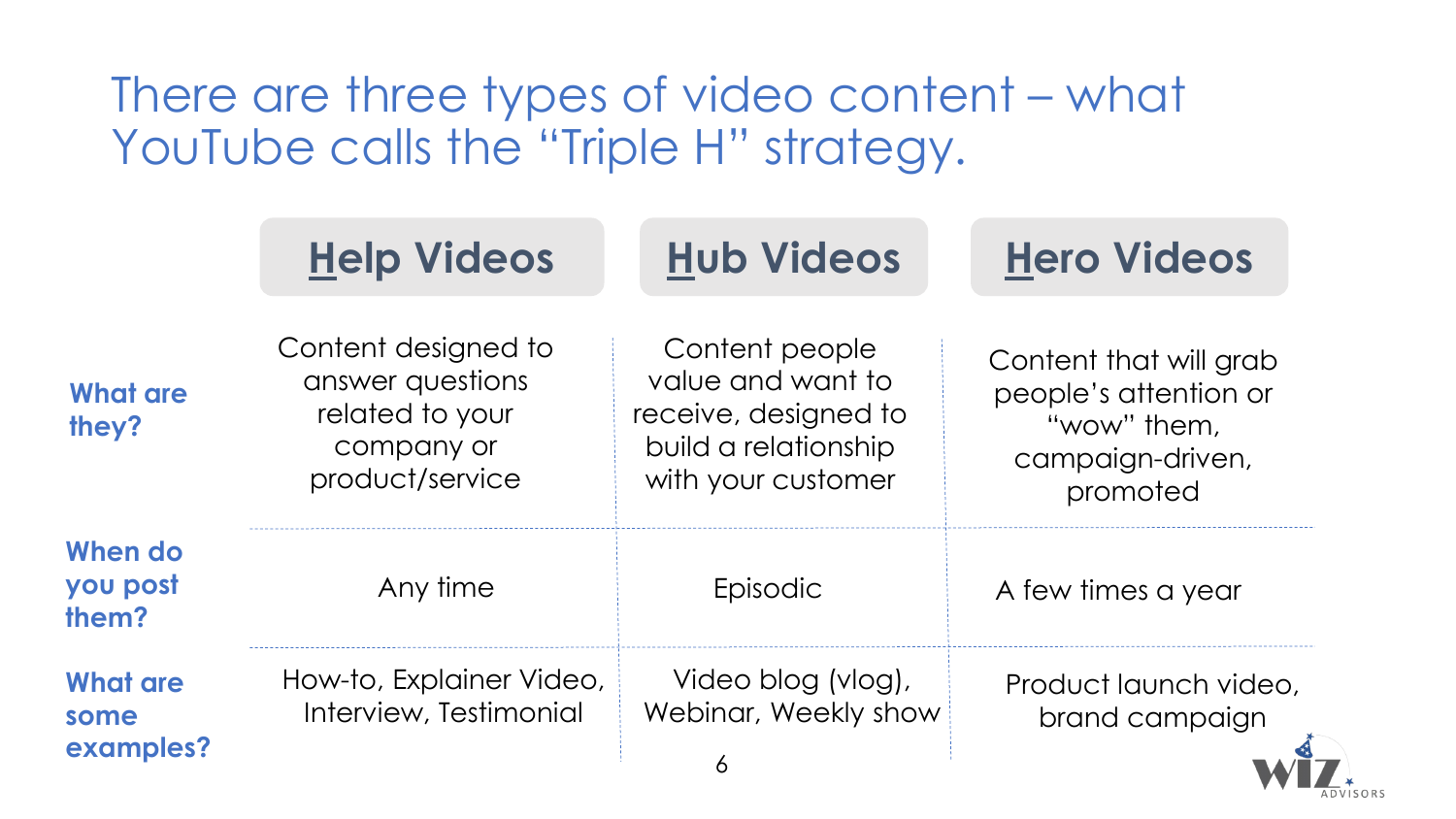# How do you create a video that drives brand awareness? Here are six tips.

- 1. Have a **fitle** that draws people in and use your keywords so it ranks on YouTube and Google search.
- 2. Create a great **thumbnail** (image that appears on the video before you click) a person with a big smile looking right at the camera is always a winner.
- 3. 20% of people will exit your video after the first 10 seconds so make sure the **introduction** is attention-grabbing. It should have the same objective as your overall video: inspire, inform or entertain.
- 4. For SEO purposes, write a good **description** that is tagged with keywords but don't keyword stuff, YouTube hates that - and might suspend your account for over-tagging.
- 5. Include a **call to action**. What do you want viewers to do after watching your video visit your website or schedule a product demo? Tell them without being too salesy.
- 6. For **vlog** videos where you are speaking to your audience, here are 3 tips:
	- Viewers don't care about professional quality. They want to feel a **connection**. Be authentic, be funny, jot down some notes but don't script it out.
	- Have decent **lighting** so viewers can see and connect with you. TIP: Buy a "halo light" on Amazon it's \$100 and makes all the difference in the world.
	- Inspire engagement by **asking questions** in your videos and having viewers post answers in the comments. Better yet, have them video their answers!

*Source: Small Biz Trends.com, "25 tips for creating great marketing videos", May 14, 2018.*

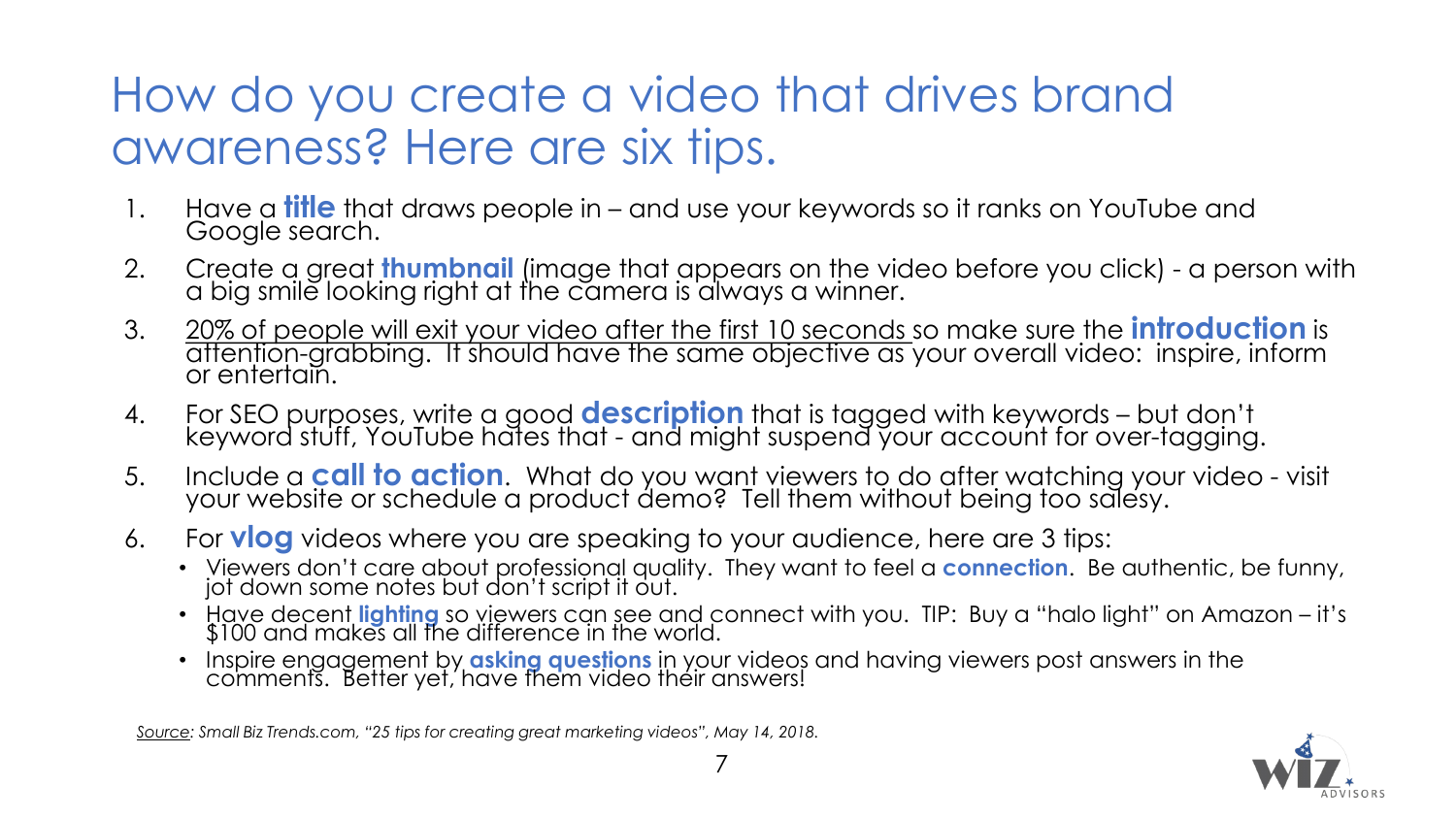# Promote your videos where they are most likely to be seen and shared by your target audience.

- Video is an engaging way to promote your company or product/service at: **trade shows, conferences, hosted events and user trainings.**
- Don't forget about your other stakeholders – video can showcase your brand message at meetings with your **Board, shareholders, employees and senior executives.**
- Focus on **LinkedIn and Facebook** for B2B promotion
	- **Native video** embed on their platform to maximize engagement
	- **Links** to newly posted YouTube videos or videos on your website

• **Campaign/Ad** – create a video campaign or ad to promote a product launch or new video asset



*Sources: Hubspot, "Video Distribution Checklist", March 2019, WordStream Blog, "9 Ways to Promote Video Content", March 2019.* 

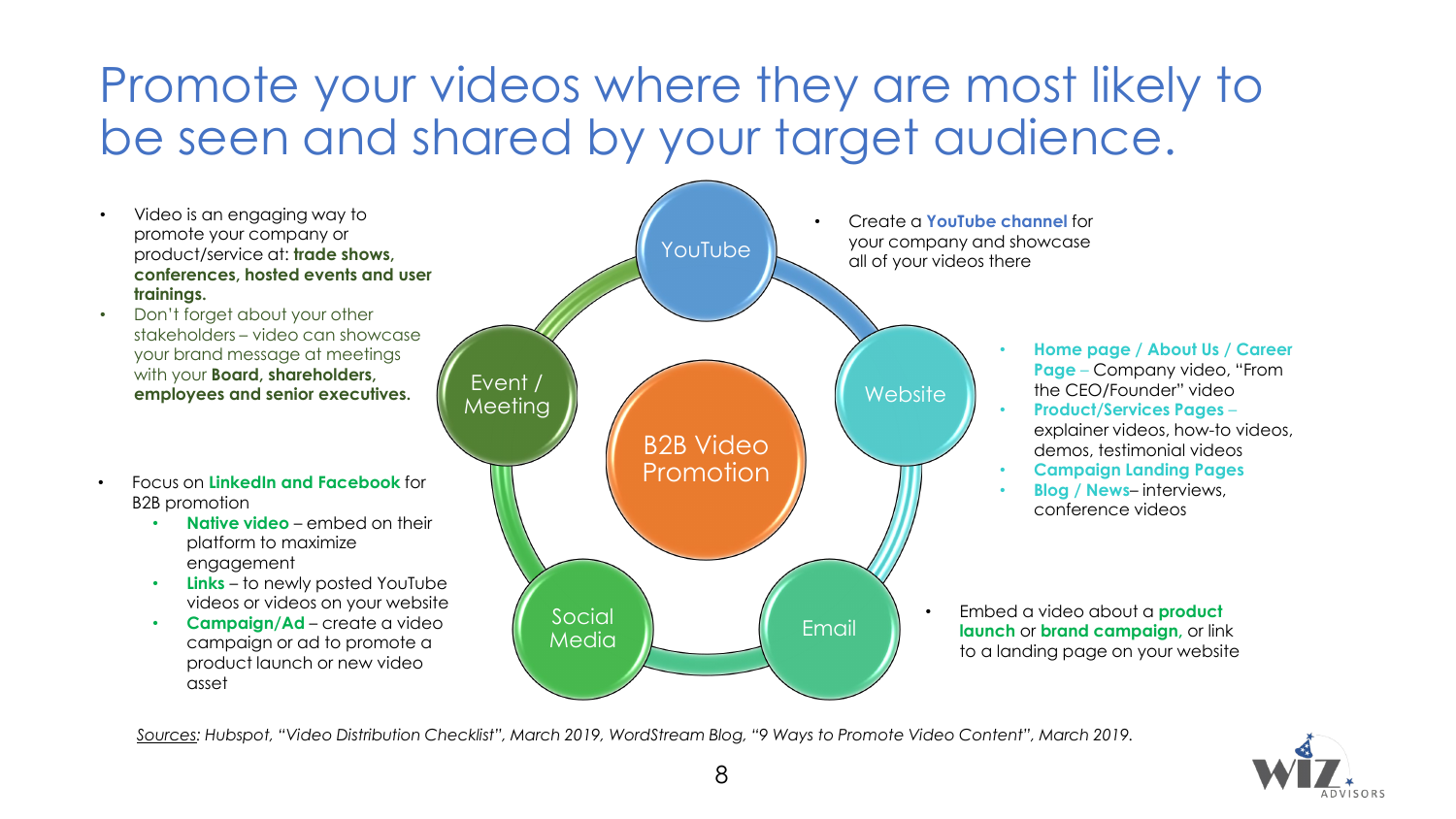#### About WIZ Advisors

Founded in 2017, WIZ Advisors LLC is a female-owned and operated marketing firm in Alexandria, VA. It provides a full suite of marketing solutions for small to mid-size B2B businesses looking to build their brand awareness, increase high quality leads, drive customer engagement and loyalty, and accelerate revenue. Unlike traditional agencies that use cookie cutter methods and templates to solve clients' pain points, WIZ Advisors employs a customer-centric, researchdriven approach, focusing on each client's unique strengths and challenges, and delivering solutions that are tailored to their specific goals.

Learn more about us at: [https://wizadvisors.com](https://wizadvisors.com/).



*WIZ Advisors LLC was awarded "Top Marketing Consultant" and "Top Content Agency" in Washington DC in 2019 by UpCity, the online marketplace that connects companies with proven digital marketing service providers and agencies. [CLICK HERE t](https://www.send2press.com/wire/wiz-advisors-was-just-awarded-top-marketing-consultant-and-top-content-marketing-agency-in-washington-dc-in-2019/)o read the press release.*